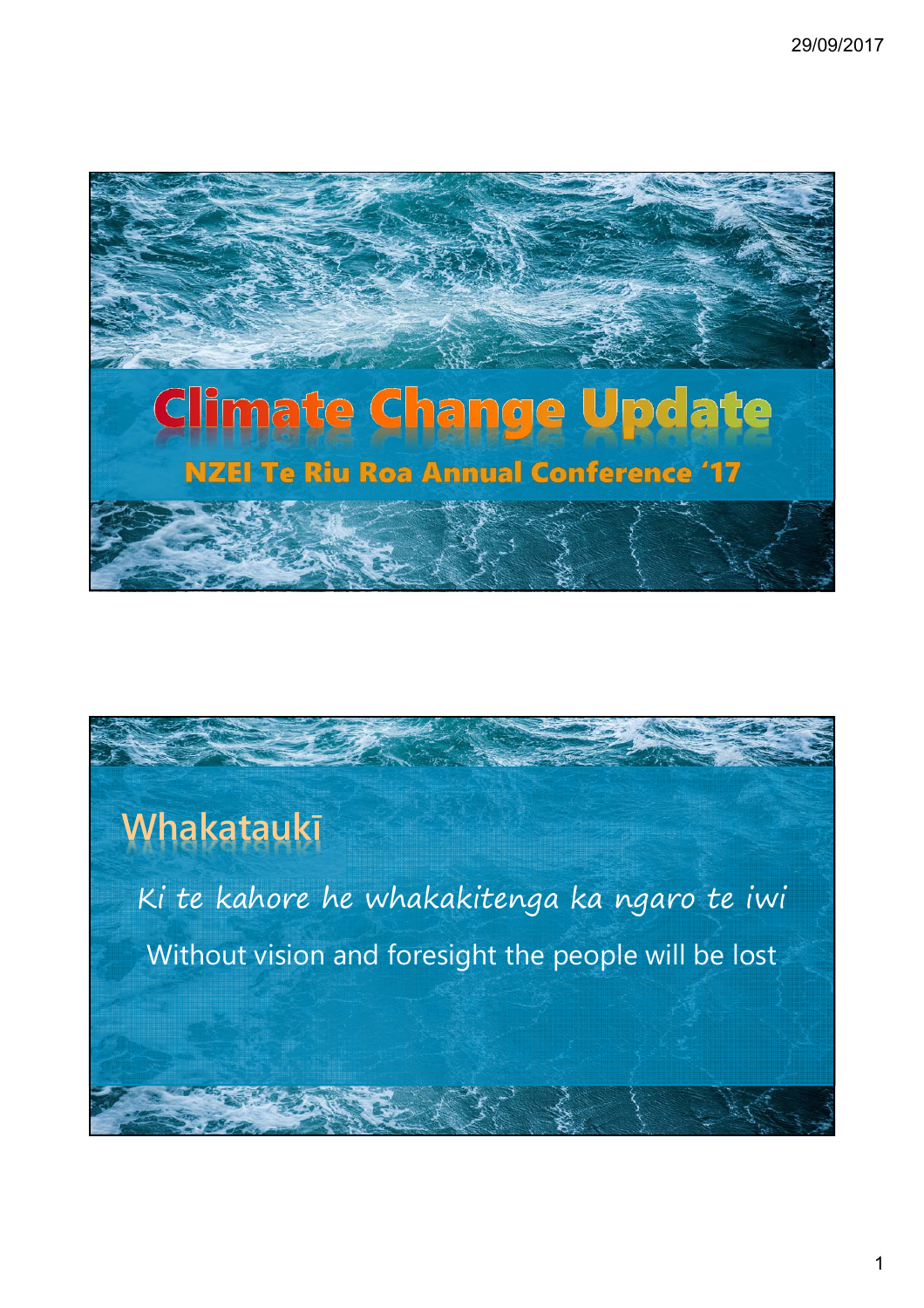

## **History**

NZEI Te Riu Roa involvement with the wider union movement National Executive working group established Climate Change policy adopted by Annual Meeting 2016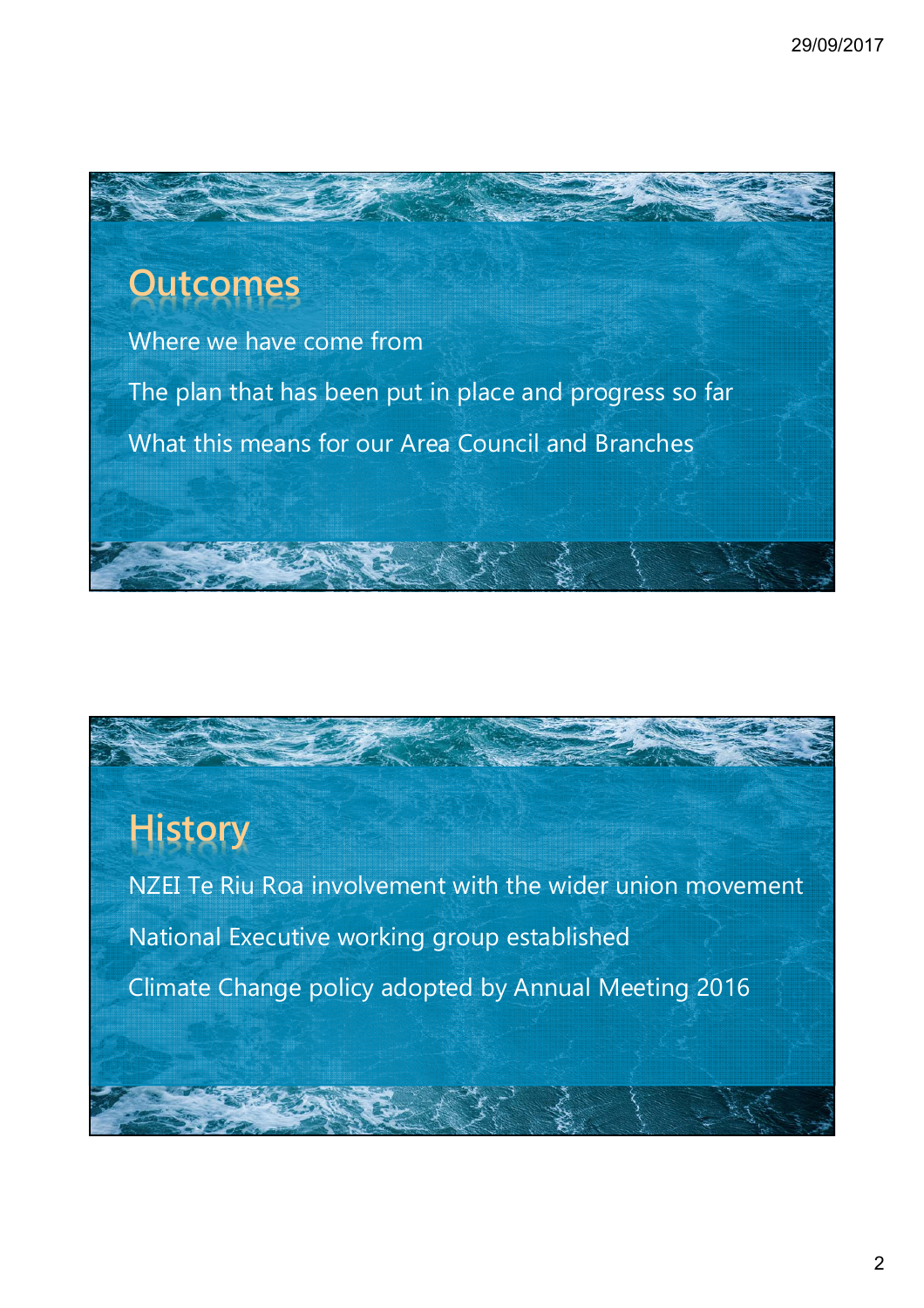# **Climate Change Plan**

### **Objectives**

NZEI Te Riu Roa is carbon neutral

NZEI Te Riu Roa engages with other sector groups to encourage and support the sector being carbon neutral

NZEI Te Riu Roa works with other groups, especially the NZCTU/ITUC on promoting the move to meet NZ's Paris COP targets.

NZEI Te Riu Roa develops further the particular Maori approach to climate change as the basis for all of its activities in this area.

### O1 - NZEI Te Riu Roa is becoming carbon neutral

- 1. Introduced sustainable recycling at Education House in Wellington.
- 2. Currently undergoing energy audit by the Wellington Sustainability Trust at Education House in Wellington.
- 3. Working with AirNZ to implement a carbon offsetting programme for air miles.
- 4. Researching a replacement vehicle fleet in February 2018 with significant CO<sup>2</sup> and fuel reductions. Electrical vehicle and infrastructure not viable for our needs - yet.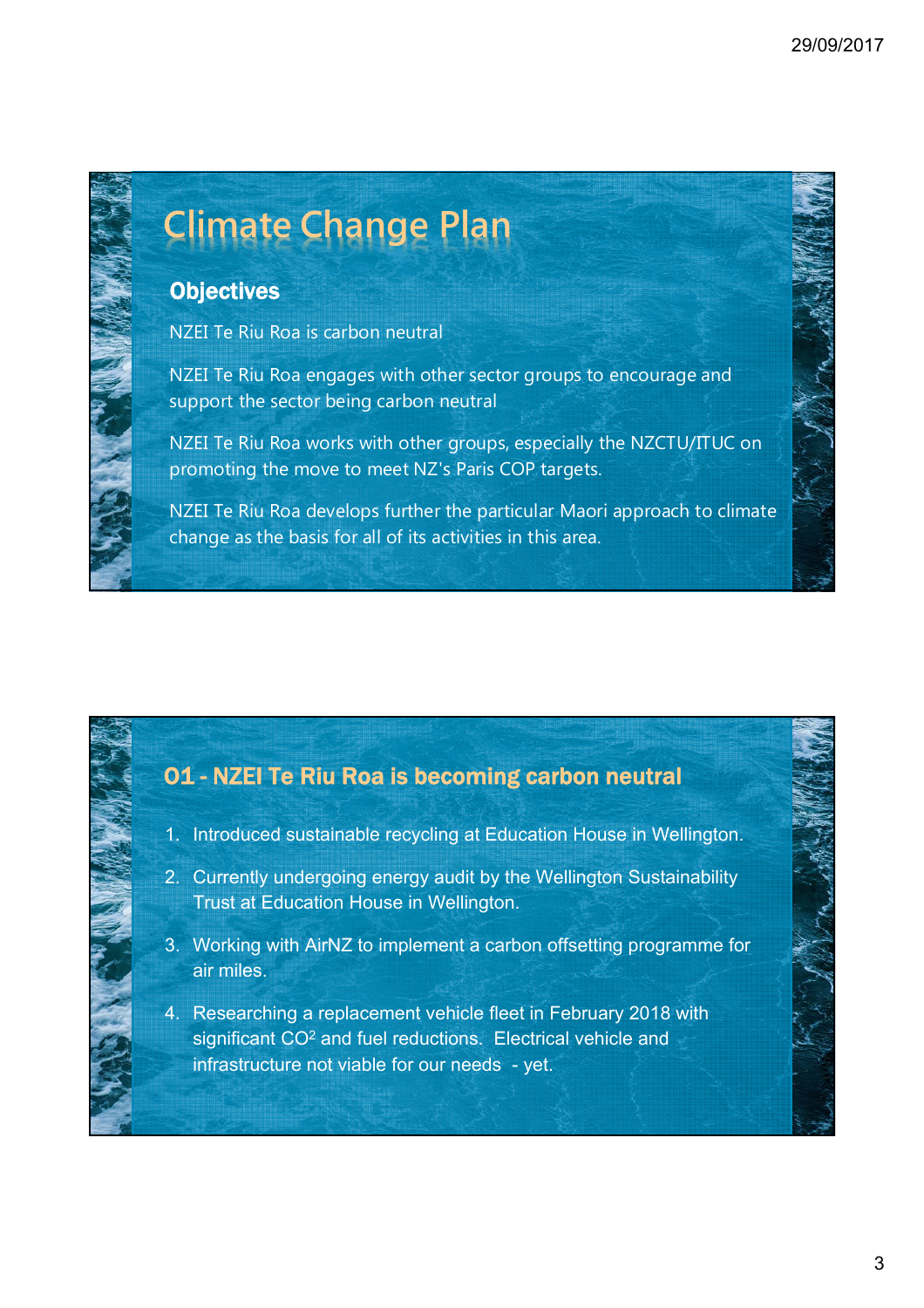

### O3 – NZEI Te Riu Roa works with other groups, especially the NZCTU/ITUC on promoting the move to meet NZ's Paris COP targets.

- 1. Just Transition what is it?
- 2. Is Just Transition on your worksite agenda?
- 3. NZCTU leading change for a Just Transition
- 4. A Just Transition from the Unjust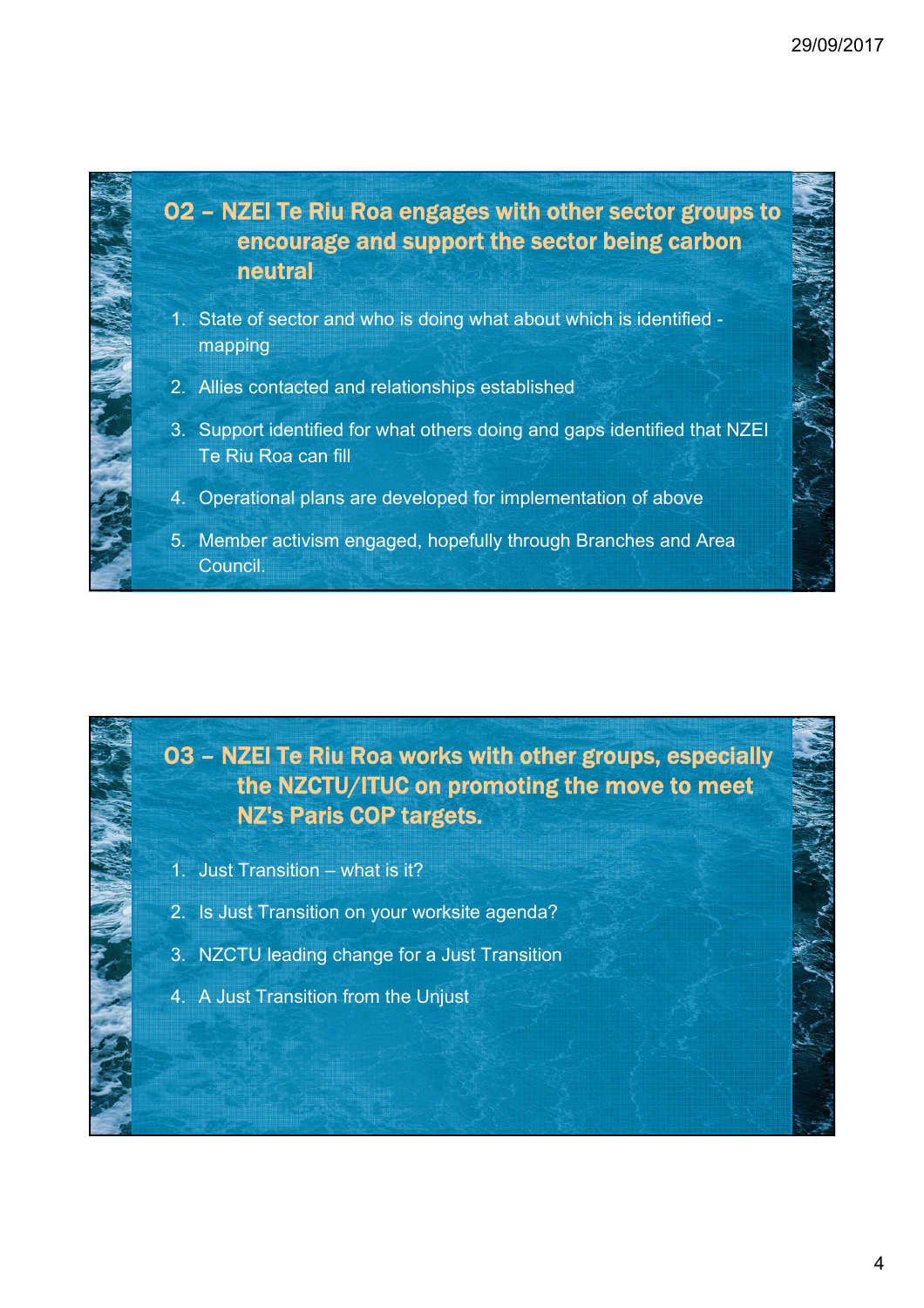